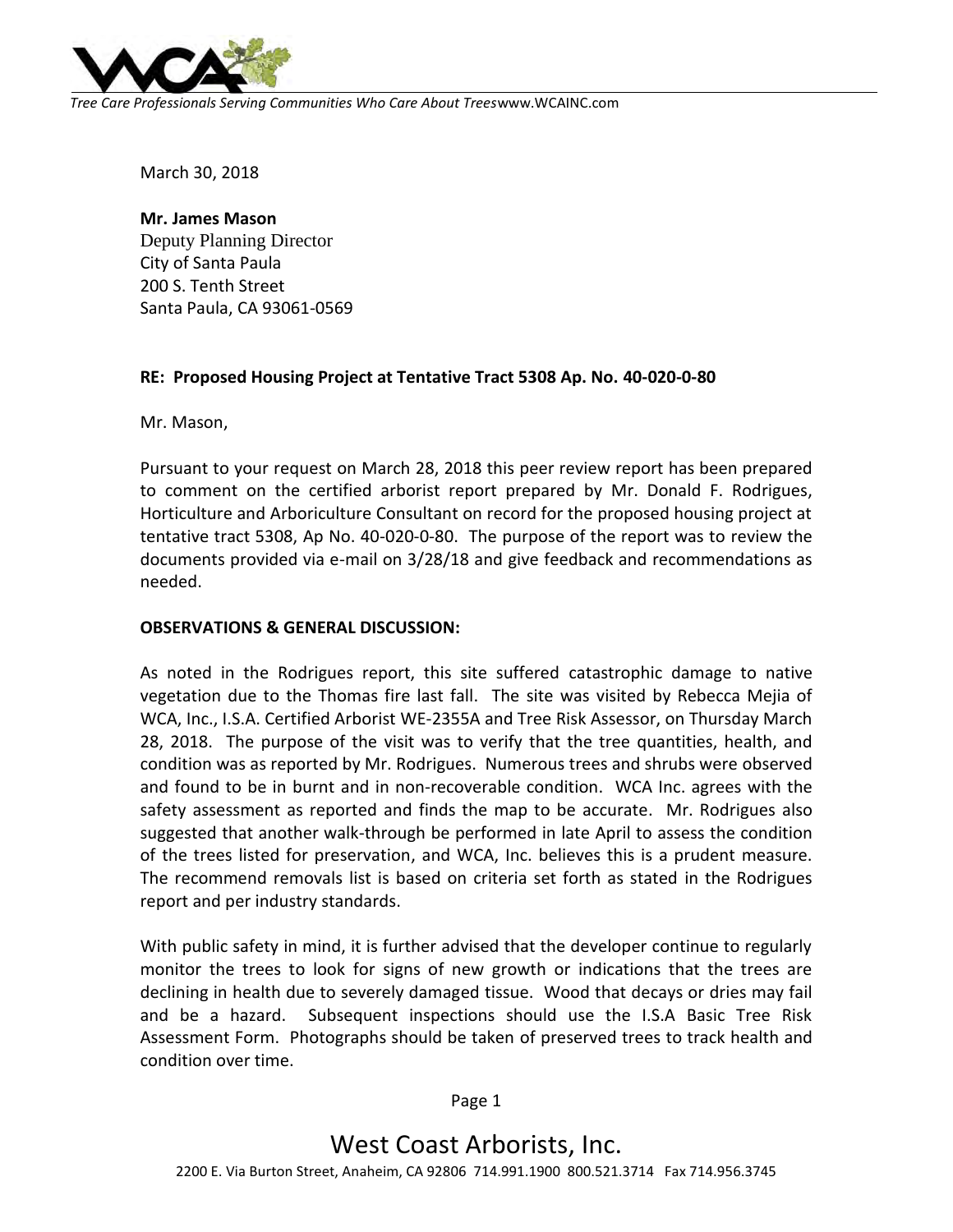

*Tree Care Professionals Serving Communities Who Care About Trees*www.WCAINC.com

## **RECOMMENDATION:**

WCA, Inc. recommends continued monitoring for at least one year for trees identified for preservation. The recommended removals are valid and should be performed in the interest of future public safety. Trees outside of public access areas in the planned development may be preserved for wildlife habitat, and those on the edge of public areas may also be preserved for wildlife habitat provided that the safety concerns have been assessed and hazardous trees reduced in size to mitigate risk. Industry standards and best management practices should be utilized to protect trees identified for preservation during the site construction.

The intent of this report was to provide as complete and unbiased an opinion as possible with regards to the current condition of the Tract 5308 trees discussed above. This is considered a final report. No advanced assessment is needed or requested. If you have any questions or require additional information, please feel free to contact me at (714) 412-1980.

Respectfully, *Timothy A Crothers*

Tim Crothers Plant Health Care Manager ISA Board Certified Master Arborist #WE-7655BUM ISA Qualified Risk Assessor West Coast Arborists Inc.

Page 2